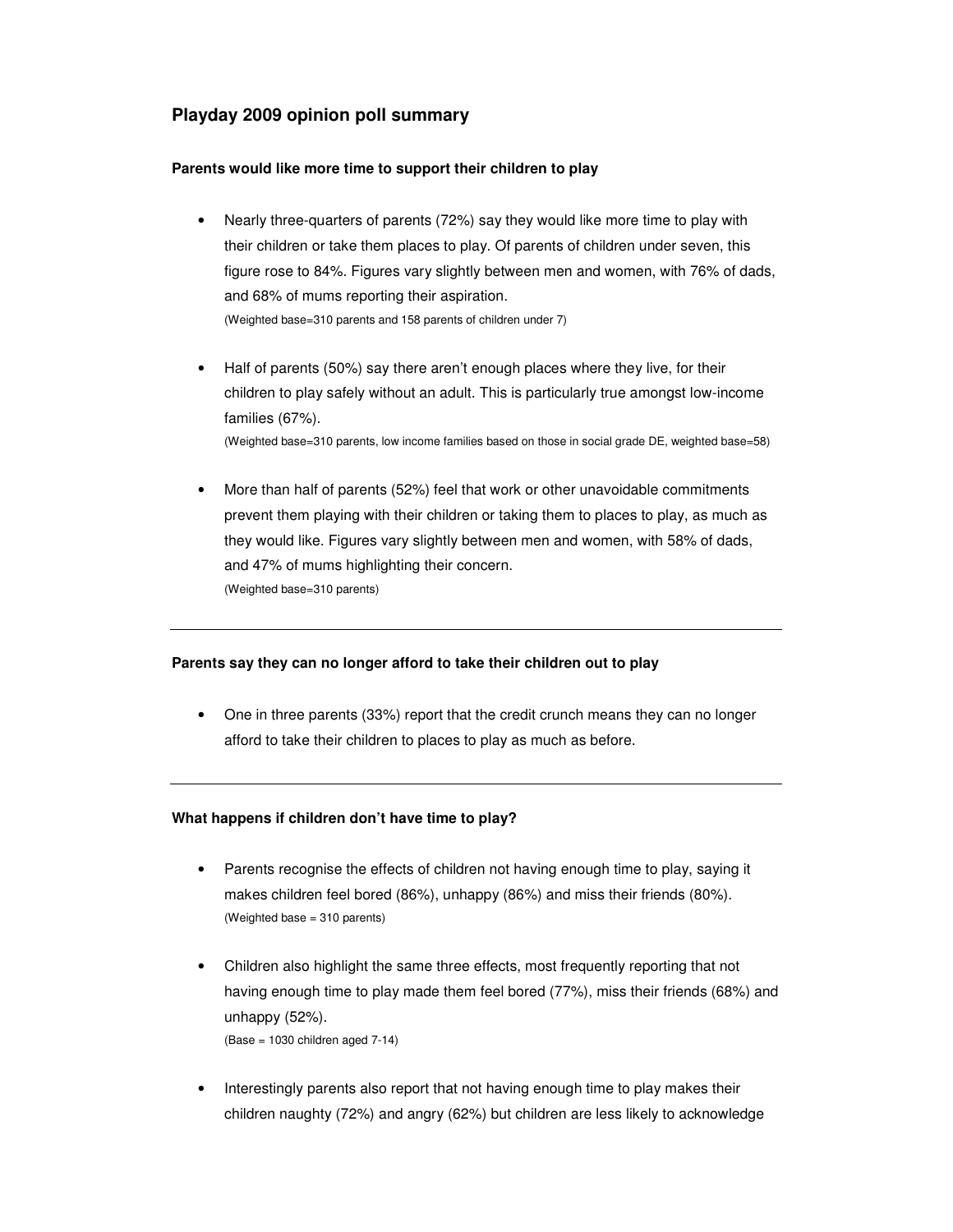such effect on their behaviour (14% and 26% respectively). (Base=1030 children aged 7-14. Weighted base=310 parents)

• 66% of parents and 25% of children also think that not having time to play makes children feel unhealthy. (Base=1030 children aged 7-14. Weighted base=310 parents)

### **What can we do to ensure children have more time to play?**

• Adults were asked what they would most like to happen to help children to have more time to play. Adults, as well as parents, support measures that would help children to have more time to play. 76% of parents (73% of adults) would like places to play which children can go to independently, 66% (61% of adults) would like flexible working arrangements for parents, and 54% (63% of adults) would like there to be encouragement for children to walk to and from school. (Weighted base=1037 adults and 310 parents)

#### **Children have to manage conflicting pressures on their time**

- Doing homework has a big impact on children's time to play, with 1 in 3 children (34%) saying it often stops or limits the amount of time they have to play, and 69% saying it often or sometimes does. The impact of homework on children's time to play increases by age of respondent, yet still, a quarter of 7-8 years olds (25%) report it often stops or limits their time to play. (Base=1030 children aged 7-14)
- 39% of adults believe that doing homework often stops or restricts the time children have to play (73% often or sometimes). Nearly a third of adults (30%) believe that being driven to or from school also often stops or restricts the time children have to play (56% often or sometimes). (Weighted base=1037 adults)
- 30% of adults (29% parents) would like there to be less homework for children, to enable them to have more time to play. (Weighted base=1037 adults and 310 parents)
- Nearly half of adults (47%) and 39% of parents would like children to go to fewer extra lessons, organised activities and out of school clubs, to enable them to have